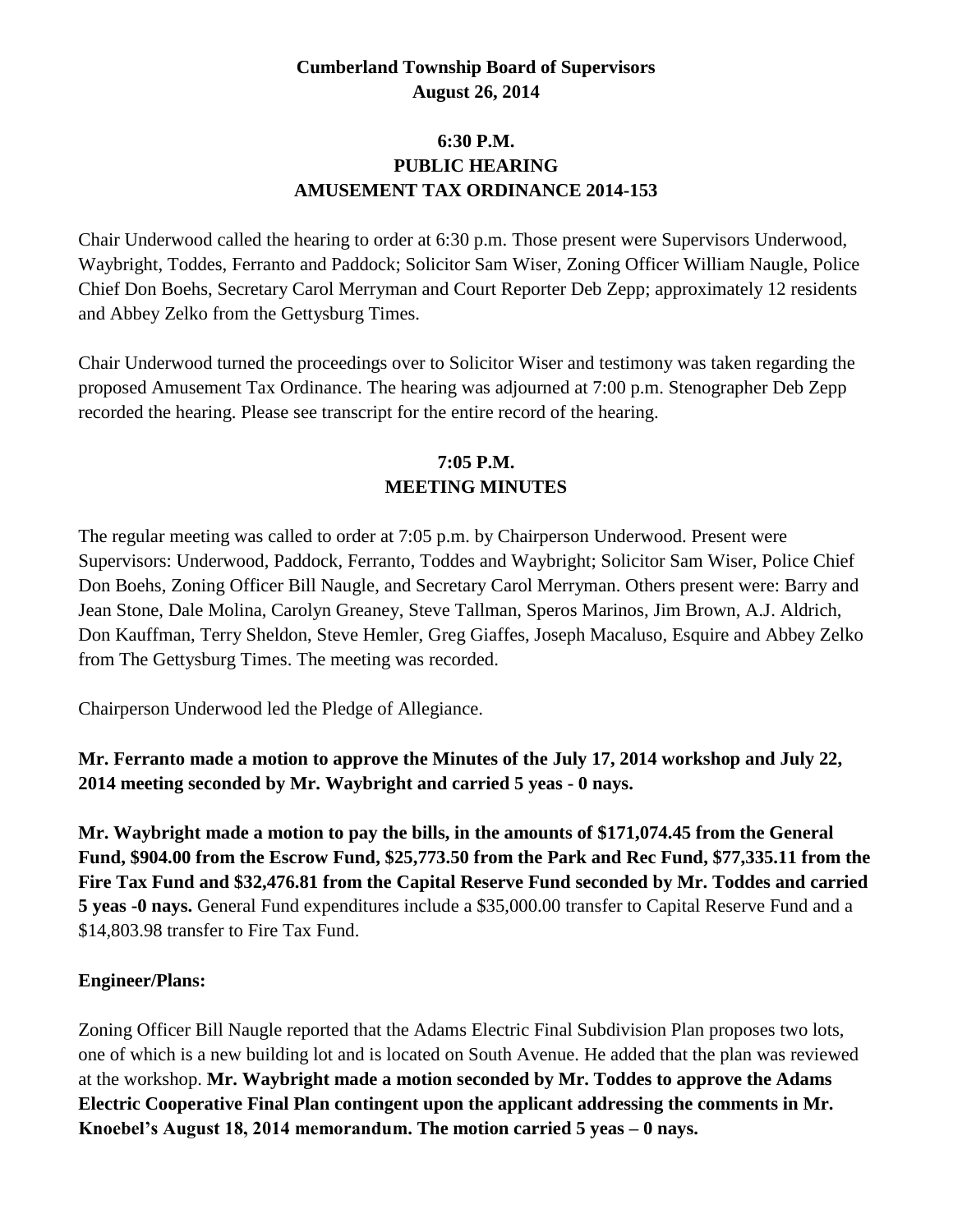Zoning Officer Bill Naugle also reported that the next agenda item is a two-lot subdivision for William L. Hemler, Jr. located on Belmont Road. He added that there is a Sewage Planning Exemption that needs action to be sent to PaDEP for their approval and Cumberland Township Authority has provided a letter of adequate capacity to go along with the submission to PaDEP. **Mr. Waybright made a motion to approve the Sewage Planning Exemption for the William L. Hemler Final Plan to be forwarded to PaDEP seconded by Mr. Toddes and carried 5 yeas – 0 nays. Mr. Waybright also made a motion to approve the William L. Hemler Final Plan subject to the comments in Mr. Knoebel's August 18, 2014 memorandum seconded by Mr. Ferranto and carried 5 yeas – 0 nays.**

Lastly, Zoning Officer Bill Naugle reported that Harvest Investment Group, LLC is seeking approval of their Sewage Planning Exemption to be forwarded to PaDEP for their proposed Assisted Living and Memory Care Facility known as Gettys Point located on the corner of Table Rock Road and Boyd's School Road. He added that Cumberland Township Authority has provided the letter of adequate capacity for this project. **Mr. Toddes made a motion to approve the Sewage Planning Exemption for Harvest Investment Group, LLC seconded by Mr. Ferranto and carried 5 yeas - 0 nays.**

### **Public Comment:**

Mrs. Jean Stone, 1745 Mummasburg Road, presented a letter, which she also read aloud, regarding a letter from Dr. Gregory P. Martin regarding the Keller property. She stated that Dr. Martin's letter indicated that there were "no noticeable dusts or odors" found on July 2, 2014. She also stated that the ammonia odor was so strong one evening in early June that it burned her throat and sinuses and the dust covers the air filters of their lawn mowers and small balls of this dust substance are left in the filter compartments.

Mr. Speros Marinos, 912 Baltimore Pike, asked the Township to fairly enforce the Amusement Tax Ordinance. He also stated the Cumberland Township Historical Society will be working with the Township on the  $265<sup>th</sup>$  Anniversary on October 13<sup>th</sup> and he needs to meet with Mr. Thomas again regarding it. He added that there will also be activities at the Gettysburg Times Building on that day. He stated that he is happy to see that our Police Department works closely with the other law enforcement entities. Lastly, he reported that Mt. Joy Township is doing a Comprehensive Plan and doing it very quickly.

#### **Police Report:**

Police Chief Don Boehs presented a written and oral report of police activities for the month of July including: 415 complaints, 107 traffic stops, 71 combined arrests, 5 traffic accidents, 22 targeted enforcements and 16,020 patrol miles. He added that they assisted other agencies 16 times and they were assisted twice.

#### **Active Business:**

Chair Underwood stated that the Board is ready to take action on Kenneth Stake's application for inclusion in the Township's Agricultural Security Area. Solicitor Wiser stated that Supervisors Toddes and Ferranto were not present at the hearing, but they have received a copy of the transcript and have had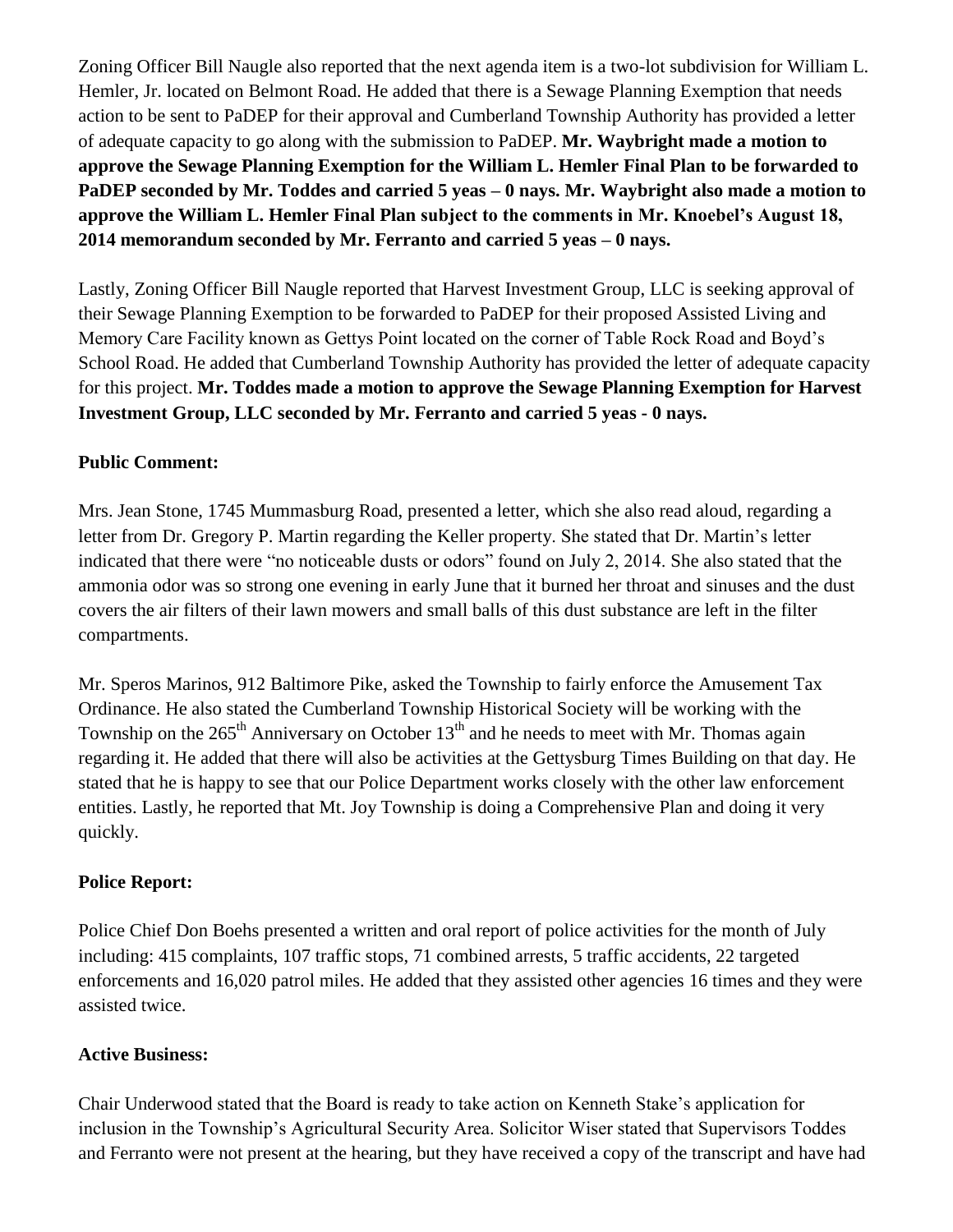an opportunity to review it and become familiar with the proceedings that occurred. Mr. Paddock stated that he will be recusing himself from the vote. **Mr. Waybright made a motion to approve Kenneth's Stakes' application for inclusion of his property, located at 1590 Mummasburg Road, in the Township's Agricultural Security Area seconded by Mr. Toddes and carried 4 yeas – 0 nays. Supervisor Paddock did not vote.**

Chair Underwood reported that the Manager and Economic Development Committee (herself and Supervisor Ferranto) met with Adams County Economic Development Corporation, a representative from Gettysburg Area School District, a representative from Adams County Office of Planning and Development and County Commissioners, to discuss the Local Economic Revitalization Tax Assistance Act (LERTA.) She added that they are thinking about LERTA for the Schindler Elevator property and the Board is in agreement that the Township should proceed with a meeting with the School District and County to further discuss this and all of the taxing bodies will have to be willing to participate. Solicitor Wiser explained that LERTA allows for any improvements made to the building to not be taxed at the full amount for a period of up to ten years and the base tax level stays unchanged.

Chair Underwood reported that the Board needs to take action on requests for funds from the Fire Tax. The requests are from Gettysburg Fire Department, in the amount of \$55,085.31, and Barlow Fire Department, in the amount of \$22,249.80. Chair Underwood also reported that Gettysburg's request was amended. **Mr. Ferranto noted that both departments followed the Memorandum of Understanding in making their requests and made a motion to authorize the payment for both requests as stated above seconded by Mr. Paddock and carried 5 yeas – 0 nays.** 

#### **Solicitor:**

Solicitor Wiser reported that a Public Hearing was held at 6:30 p.m. prior to the regular meeting regarding the Amusement Tax Ordinance. He explained that some non-substantial revisions had been made to the ordinance and a revised copy of the ordinance had been placed on the Township's website. Solicitor Wiser went through the changes which included; spelling corrections, additional examples and clarifications, an additional section added to Section 104 regarding exemption and a change to the remittance of the tax to once per month rather than twice per month. **Mr. Toddes made a motion to adopt Ordinance 2014-153 Amusement Tax Ordinance with the changes seconded by Mr. Waybright and carried 5 yeas – 0 nays**.

#### **Committee Reports and comments from Board Members:**

Chair Underwood reported that Mr. Toddes made a request at the workshop, on behalf of the Gettysburg Area Recreation Authority (GARA), for the Township to purchase a tractor for use at the Rec Park using Park and Rec funds. She added that Mr. Toddes had a price from O.C. Rice that was through the State COSTARS program and he had been asked to get a price from a company that is located in the Township. Mr. Toddes did get a price from the other company located in the Township and the price from O. C. Rice was cheaper. **Mr. Toddes made a motion to purchase a 26 hp tractor, for \$15,065.44 from O.C. Rice with Park and Rec funds seconded by Mr. Ferranto and carried 5 yeas – 0 nays. Mr. Paddock made a motion to authorize Solicitor Wiser to draw up a lease agreement to be entered into with GARA in the event that there is dissolution between the Township and GARA, the tractor will come back**